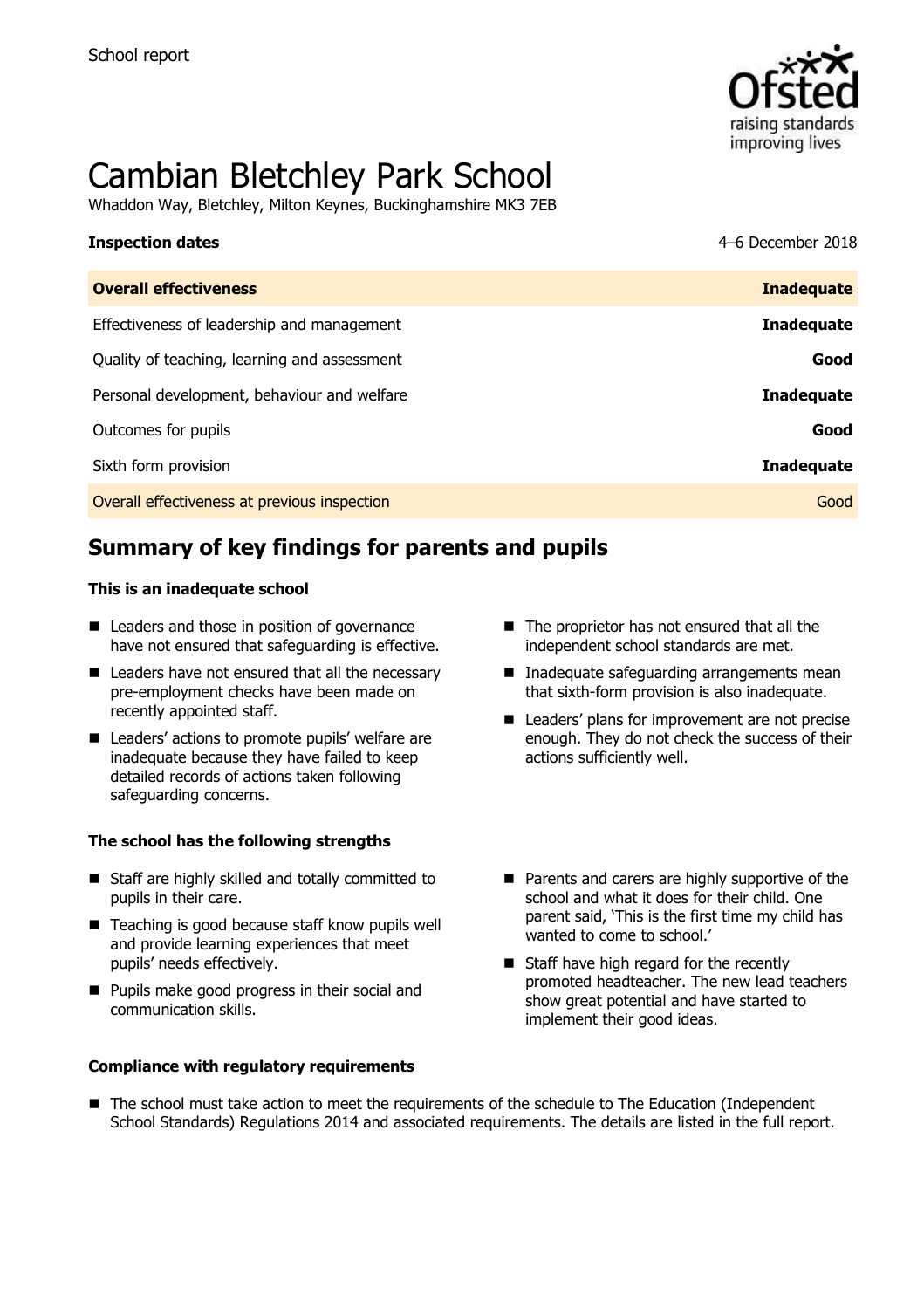

# **Full report**

#### **What does the school need to do to improve further?**

- $\blacksquare$  Improve arrangements to keep pupils safe by:
	- implementing fail-safe procedures so that all the necessary pre-employment checks on staff are always carried out and recorded in the single central register
	- sharpening the recording of safeguarding concerns about pupils to include a chronological evidence base that can be easily retrieved
	- ensuring that staff understand the latest advice from the Secretary of State, including actions concerning peer-on-peer abuse
	- ensuring that destinations of pupils who leave the school are accurately recorded
	- making sure that the safeguarding policy is personalised to all school procedures.
- **Improve leadership and management by:** 
	- ensuring that those responsible for governance check that all independent school standards are met consistently
	- ensuring that external quality assurance audits are acted upon in good time
	- developing lead teachers fully into their role as school leaders
	- developing action plans that set out exactly how to measure the success of leaders' intended actions.
- **IMPROVE THE 19 Improve teaching by ensuring that the most able pupils are given appropriately hard** work.
- The school must meet the independent school standards, as set out in the annex of this report.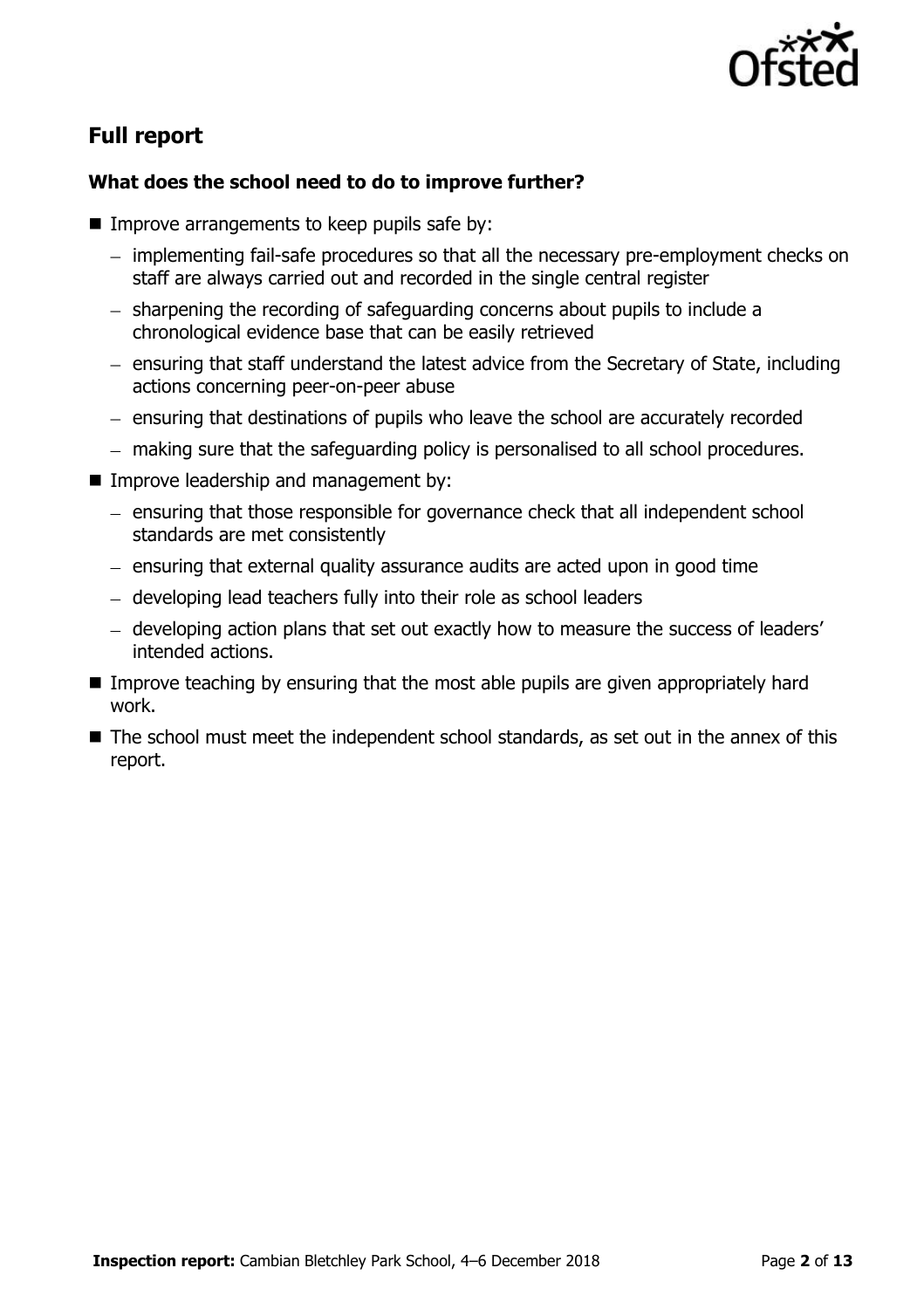

# **Inspection judgements**

#### **Effectiveness of leadership and management Inadequate**

- Leaders and those responsible for governance have not ensured that all safequarding arrangements meet statutory requirements and keep pupils safe from risk of harm. As a result, a number of independent school standards are unmet.
- Leaders recently commissioned an external audit of safeguarding which identified concerns and gave helpful advice to strengthen procedures to keep pupils safe. Despite clear recommendations, they were not implemented fully at the time, and therefore serious shortcomings in safeguarding procedures remain.
- Recent changes in leadership have caused ambiguity because transition to the new leadership structure has not been managed carefully enough. This has meant that some important safeguarding responsibilities have been overlooked and deficiencies have occurred.
- Leaders do not have an accurate view of their effectiveness in keeping pupils safe. Their assessment of other areas of the school is accurate. They have made plans to improve the school but these do not have precise enough detail to enable leaders to measure the success of their actions.
- The new headteacher and recently appointed lead teachers have high ambitions for school. They want every pupil to achieve their personal best. Lead teachers show great promise and are beginning to hone their leadership skills. They have started to implement their good ideas but it is too early to see the impact of their work.
- Staff members' morale is high and leaders support them well. Staff work well together as a highly cohesive team. A member of staff, representing the views of many, said: 'I have never worked with a team who pull together as much as Cambian Bletchley Park School staff.'
- Despite regular and supportive meetings between staff and their line managers, procedures to manage the performance of staff are not developed fully. Leaders' plans to sharpen performance management are yet to be put in place and it is too early to see the impact of these.
- **Pupils follow a bespoke and effective curriculum adjusted to meet pupils' interests and** complex needs. It is based on developing pupils' communication and social skills. In addition, it focuses on basic literacy, numeracy and physical coordination skills. The curriculum is supplemented with appropriate therapies, including speech, language, communication and occupational therapy. New leaders have plans to enhance the curriculum further with a broader range of subjects, with one saying: 'We want pupils to find their passion so it [the curriculum] ensures that they develop skills to be successful in their chosen area of interest.'
- The curriculum provides numerous opportunities to develop pupils' spiritual, moral, social and cultural understanding. An emphasis on business enterprise education is proving successful in developing pupils' organisational and communication skills. Leaders provide effective careers education – a requirement to improve from the last inspection. Recent emphasis on the creative arts is effective in developing pupils' understanding of the world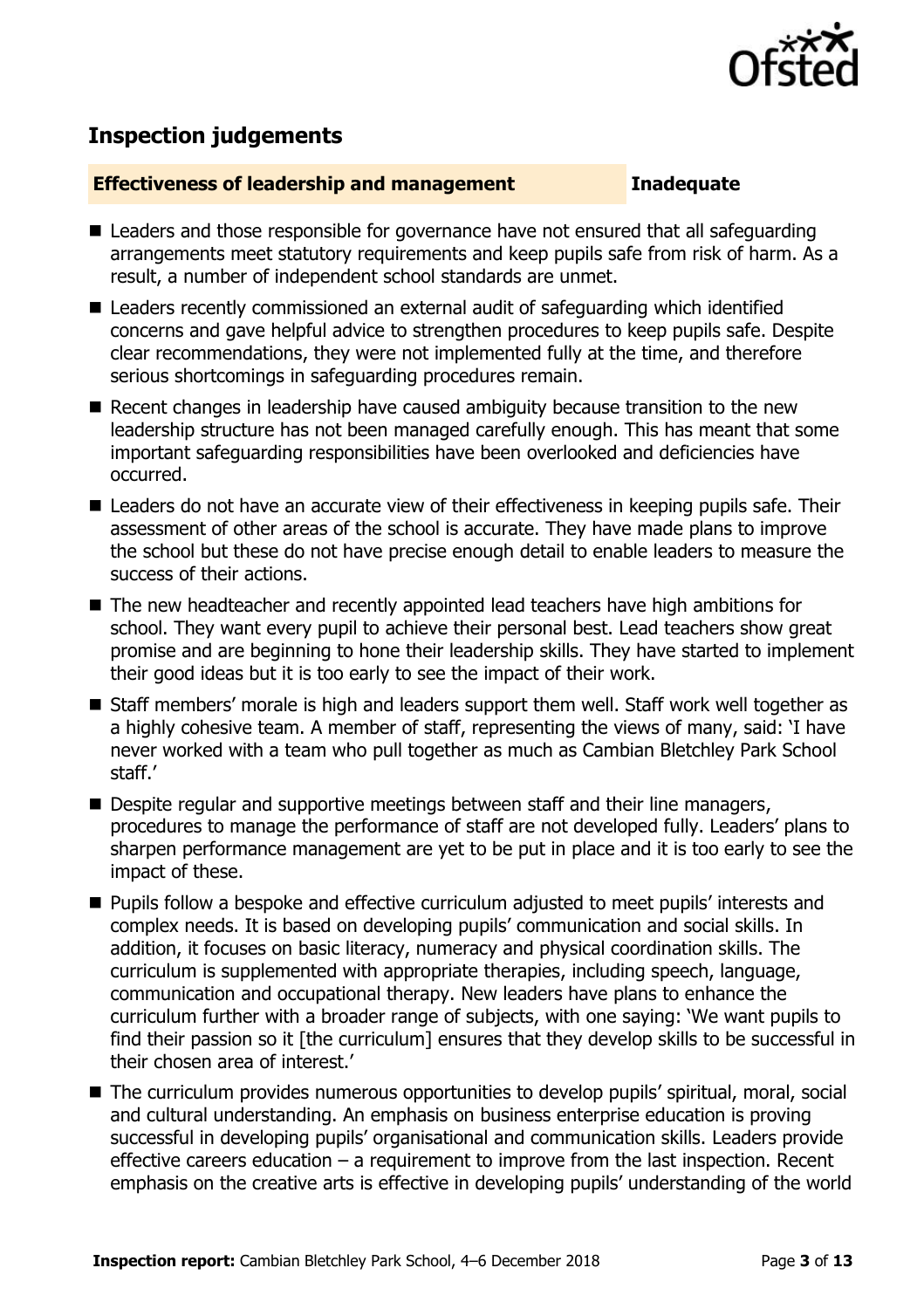

through art, music and drama. Pupils learn well about other faiths. Pupils are prepared well for life in British society.

- $\blacksquare$  Leaders are developing useful links with other schools  $-$  both within and outside the Cambian Group – and share good practice, for example in developing the curriculum.
- **Pupils participate regularly in and greatly enjoy the lunchtime clubs. They choose** from a variety of interesting activities such as music club, relaxation sessions or learning signs. Pupils practise their social and wider skills through numerous visits to the local and wider community. During the inspection, pupils made a visit to a museum and others visited the local shops.
- The local authority that places most pupils at the school has high regard for the school.
- Parents are highly supportive of the school. One said, 'I am delighted with the school and cannot praise it enough.' Leaders and all staff work hard to maintain strong relationships with parents. Staff give parents constant feedback on pupils' progress. Parents recognise that staff feedback about their child is a strong feature of the school.

#### **Governance**

- Cambian Group's governance arrangements are ineffective because they have not ensured that the independent school standards are fully met.
- While information about the performance of the school in keeping pupils safe is collected and discussed, it does not give an accurate enough indication of the effectiveness of safeguarding procedures. The proprietors have not kept a close enough eye on the full range of safeguarding matters.
- Governance arrangements have been strengthened by the recent appointment of a regional education leader with secure knowledge of the independent school standards. Local governance plans – made to tighten school leaders' checks to meet statutory requirements – have yet to be implemented.

### **Safeguarding**

- $\blacksquare$  The arrangements for safeguarding are not effective.
- At the start of the inspection, the safeguarding policy on the school's website was out of date, although a hard copy of the updated safeguarding policy was available at the school. During the inspection, the updated policy – based on the model policy provided by Cambian Group – was published on the website. However, some aspects of the policy have not been personalised to the school's own procedures, for example in keeping pupils safe from peer-on-peer abuse.
- Not all the required checks on recently appointed staff had been carried out and recorded in the single central register. These omissions were rectified during the inspection. Failsafe arrangements to guarantee that pre-employment checks are made are not currently effective.
- Leaders' recording of concerns about pupils do not meet requirements. Records are found in different places. Leaders do not keep an easily scrutinised chronological record of what action was taken, when and by whom. As a consequence, there is not an organised way to check for emerging patterns to keep a pupil safe from harm. Furthermore, such chronological records cannot be easily shared if they are to be needed urgently.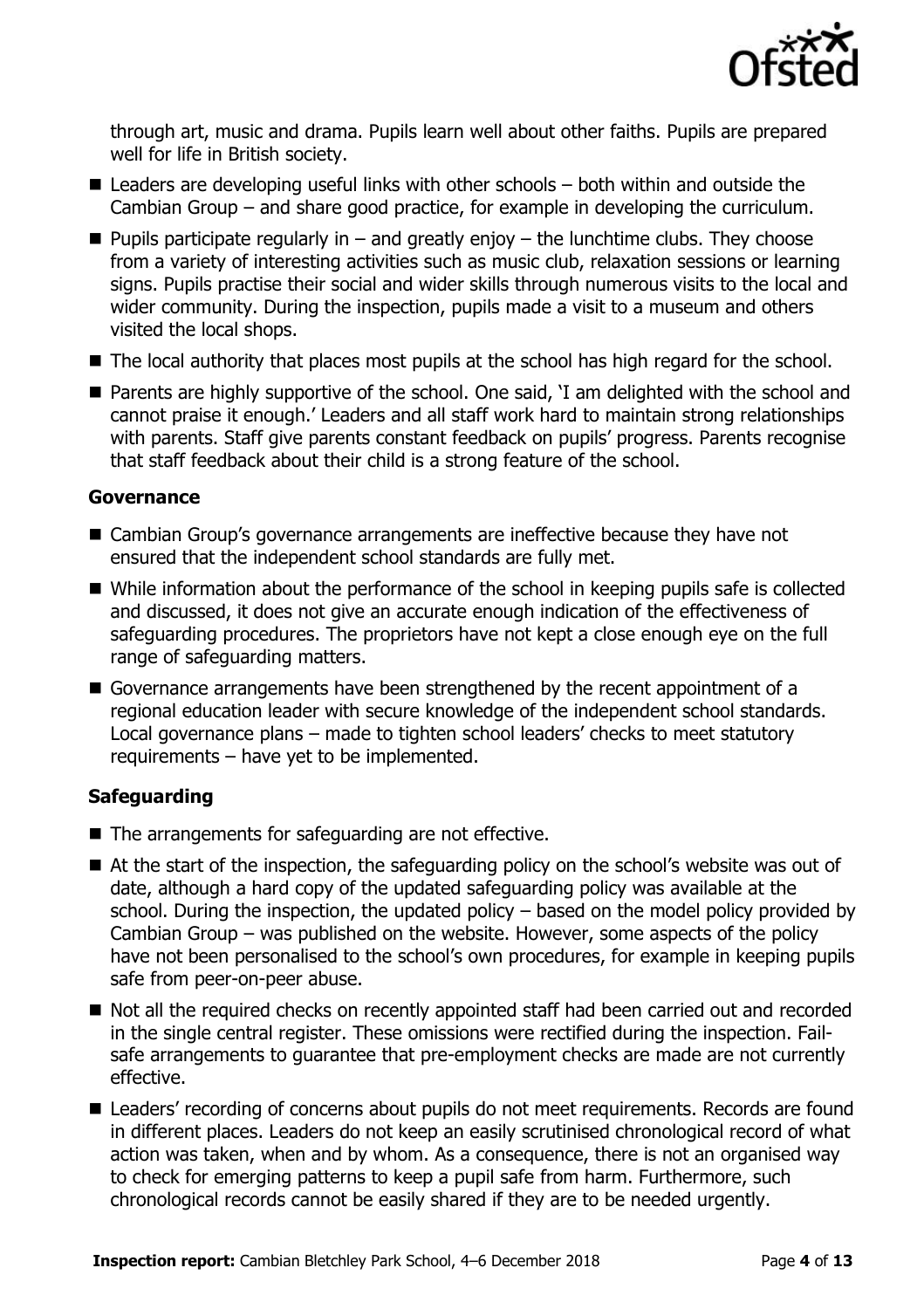

- All staff know the importance of reporting safeguarding concerns immediately to designated safeguarding leaders. However, when school staff raise a concern about pupils' welfare, they are not always kept informed about how their concerns have been managed. At times, a lack of detailed record-keeping means that leaders' actions cannot be checked easily.
- Leaders do not ensure that information about ex-pupils is recorded accurately. Inspection evidence showed that when pupils leave the school, records do not state precisely the destination of the pupil.
- Staff have received regular safeguarding training and they report any concerns they have about pupils diligently. However, staff were not able to demonstrate a sharp enough understanding about the latest updates from the Secretary of State, such as keeping pupils safe from peer-on-peer abuse.

#### **Quality of teaching, learning and assessment Good**

- Teachers know their pupils well and personalise learning activities skilfully.
- Pupils' communication and language skills are given the highest priority. Staff use signing systems alongside spoken language to support effectively the development of pupils' learning. Staff use symbols well to help pupils understand their day and make their feelings known. This highly effective approach to teaching communication skills enables pupils to be calm and ready to learn.
- Skilful questioning checks pupils' understanding and deepens learning. Using appropriate communication methods, teachers gently encourage pupils to respond.
- Teachers and teaching assistants work well together as a team to support learning. Staff embed routines in a highly structured environment, and pupils respond well. Positive reinforcement and praise motivate pupils to learn.
- Teachers carefully plan activities to extract maximum learning opportunities and enable pupils to apply the skills they learn to real-life situations. Invariably, this involves a trip or purposeful activity such as purchasing ingredients in local shops. Pupils then go on to read instructions on their purchases and weigh out ingredients during food technology sessions. Learning has meaning to pupils, and they remain focused and interested as a result.
- Staff are skilled in teaching reading and writing to the most able pupils. They use phonics strategies effectively to help pupils understand sounds and associated letters. Strategies to improve pupils' skills in controlling a pen are successful. Pupils are provided with stimulating material, inspiring them to write sentences and paragraphs. For example, work scrutiny showed that older pupils imagined they were Jewish victims of the Holocaust after reading 'The Diary of Anne Frank' and wrote with accuracy about how they felt.
- Until very recently, teachers' assessments of pupils' progress have not been precise enough. Leaders have developed a new assessment system that records very small steps of progress. Teachers have yet to use this new information effectively to help them plan for next steps in learning.
- While teaching is good overall, there is some variation in its effectiveness. Weaker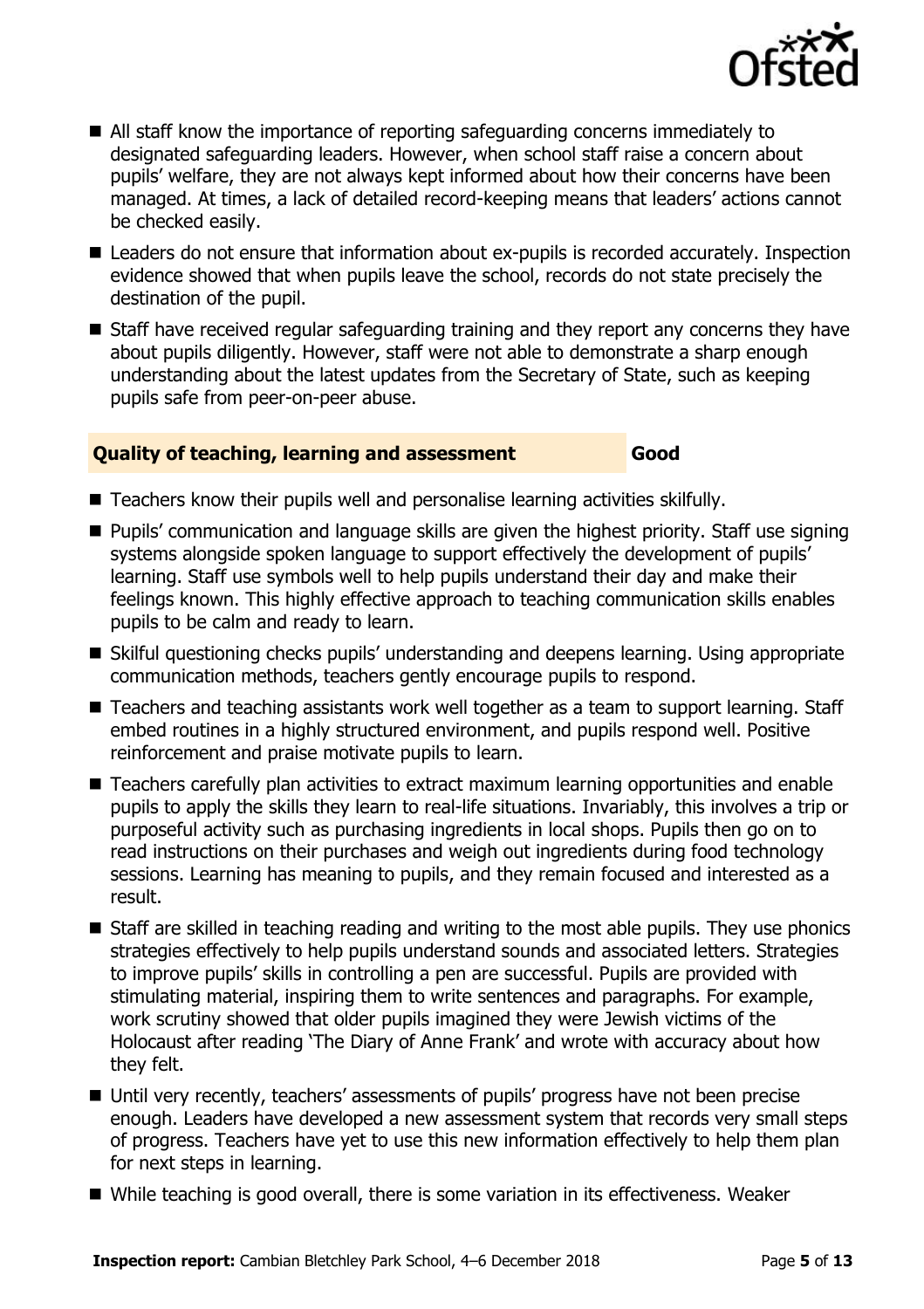

teaching provides learning activities that do not inspire pupils. Sometimes, teaching assistants are not proactive in supporting pupils to become independent learners. School leaders are aware of inconsistencies and are striving to make all teaching as good as the best found in the school.

Some activities for the most able pupils are not demanding enough. Teaching sometimes requires pupils to repeat work they have already mastered.

#### **Personal development, behaviour and welfare <b>Inadequate**

#### **Personal development and welfare**

- The school's work to promote pupils' personal development and welfare is inadequate.
- Leaders have not ensured that procedures to keep pupils safe follow statutory requirements. Consequently, pupils' welfare is not sufficiently provided for.
- Nevertheless, staff know their pupils extremely well and treat them with compassion and sensitivity. There is a full commitment to ensure that pupils and their families are looked after well. Pupils are taught how to communicate their concerns should they need help or feel unsafe. Staff help pupils to understand how to keep safe when using the internet. Parents are highly appreciative of the support the school provides for their children. Parents who were consulted say their child is safe and staff confirm this view.
- Leaders ensure that the health and safety procedures at Bletchley Park School are followed closely. They ensure that detailed files of checks – such as those on fire safety – are kept diligently so that health and safety are monitored well.
- **Pupils benefit from a range of creative and physical therapies. These support pupils to** become more self-aware and self-managing.
- **Pupils benefit from the opportunity to participate in an active school council. Their views** are sought on a variety of issues and they learn to express their opinions appropriately.
- Staff encourage pupils to interact socially at lunchtimes. Staff go to great lengths to help pupils understand approaches to social interaction, such as when in a canteen. For example, using symbols, they help pupils to understand how to queue. As a result, pupils learn how to respond in social situations and they grow in confidence.

#### **Behaviour**

- $\blacksquare$  The behaviour of pupils is good.
- When pupils arrive at the school, many display negative behaviour. Staff help pupils to settle through developing positive and trusting relationships with them. Staff are adept at managing pupils' behaviour positively. Over time, because of high expectations and a positive reward system, negative behaviour decreases.
- **Pupils are mostly courteous and polite. Staff model good manners and kindness and** pupils begin to learn social behaviour, such as asking others how they are.
- Staff work hard to ensure that pupils attend school regularly. Should a pupil be absent from school, it is usually due to medical issues or a problem with transport. One parent, reflecting on her child's improved attendance compared to her previous school, said 'My child loves coming to this school.'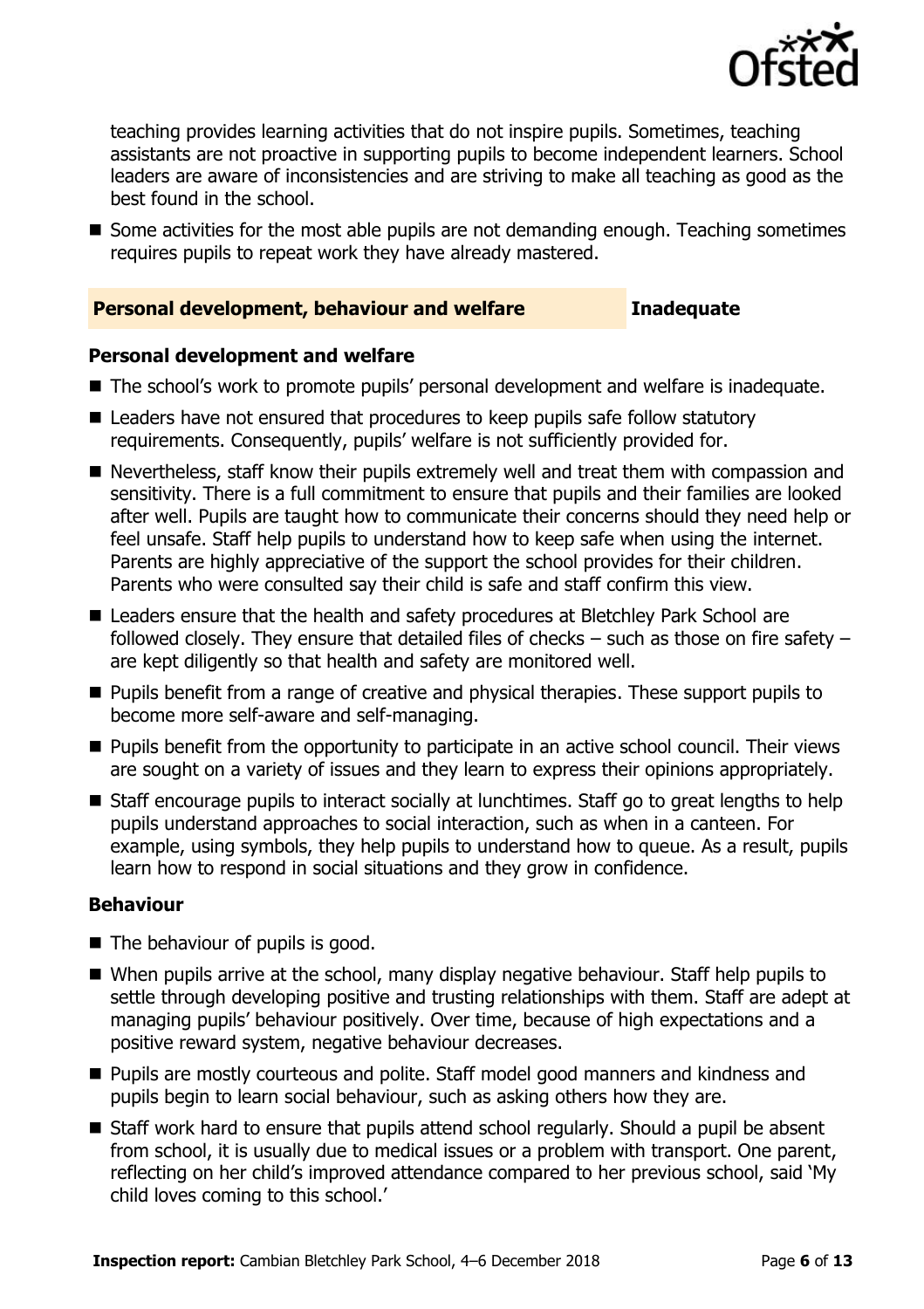

#### **Outcomes for pupils Good Good**

- Pupils enter the school with extreme and complex special educational needs and/or disabilities. They arrive at various ages and at any time during the school year. Often, they have experienced multiple placements or extended periods of time out of school. Almost all have not thrived in previous placements. The vast majority of pupils have difficulties that prevent them from communicating well. All pupils have skills well below those which would be expected for their age. Leaders' first priority is to help pupils develop effective communication skills.
- Once pupils have settled into the school, they quickly improve their speech, language and communication skills because they receive highly personalised teaching. Consequently, they begin to understand others. Their curiosity to learn is ignited and their learning behaviours start to develop. Pupils cope with increasing challenge and make good progress in all areas of the curriculum.
- $\blacksquare$  Pupils' early reading skills including phonics enable them to read words accurately and with increasing ability. They apply their reading skills well in a variety of situations. Pupils also make good progress in their writing skills once they are able to control a pen and understand how sounds relate to letters.
- **Pupils develop good numeracy skills. They understand the concept of number through** counting everyday objects. They learn about arithmetic through real-life examples, such as calculating change when purchasing an item in a shop. The most able pupils use their mathematical knowledge to solve problems. These pupils make progress towards the requirements for accreditation, including GCSE mathematics.
- **Pupils develop their skills and talents across the curriculum. Pupils make good gains in** art, drama and music through various opportunities. Recently, a graffiti artist visited and all pupils in the school took part in a workshop, resulting in a mural that takes pride of place in the school. Pupils are proud of their artistic achievements.
- Teaching staff monitor pupils' progress in a variety of ways. They provide constant encouragement and praise when pupils make improvements. Leaders recognise that their monitoring of pupils' progress in the classroom shows greater gains than indicated by teachers' recorded information. Recently, leaders have sensibly revamped the recording system to enable teachers to document smaller steps in pupils' achievements so that progress can be monitored more precisely. It is too early to see the impact of this important work.
- **Pupils sometimes lack resilience when tackling difficult work. While teaching supports** pupils well in these circumstances, occasionally, the most able pupils could make stronger progress in their academic achievement.
- **Pupils are prepared well for their next stage of education. Most pupils go on to attend the** school sixth form as it is fully integrated into the school.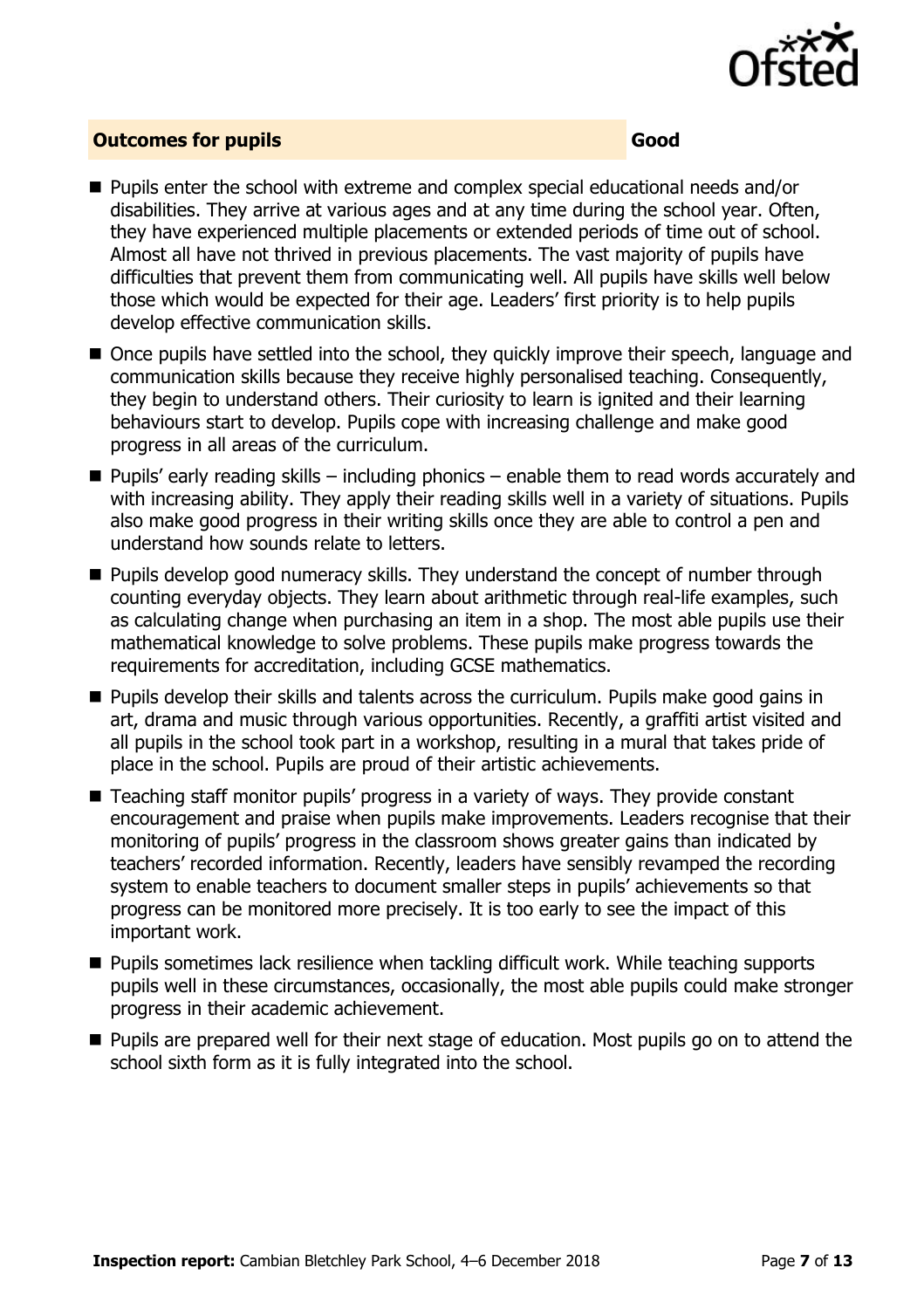

#### **Sixth form provision Inadequate**

- The sixth-form provision is inadequate because safeguarding failings in the whole-school arrangements also apply to this part of the school. Consequently, the welfare of sixthform students is not assured.
- While leaders have not ensured that all the independent school standards have been met, there are notable strengths in the leadership of this phase. Leaders have high ambitions for their students and work tirelessly to ensure a high standard of education. They have developed a highly bespoke curriculum which has a strong programme of careers education.
- Sixth-form students receive good teaching. Emphasis is rightly placed on developing independent living skills. There are positive working relationships between adults and students. Teachers challenge students appropriately, providing them with real-life examples whenever possible.
- Students learn about the risks they may encounter and how to look after themselves. Teachers help them to understand about the dangers of radicalisation and substance misuse. Pupils show a growing maturity and become more aware of the world around them. Sixth-form students provide good role models for younger pupils.
- For the students for whom it is appropriate, work experience is provided as an integral part of their study programme. Work placements – such as at a local children's farm – enable students to learn a range of skills in a different environment. Regular trips to the community prepare students well for their future lives.
- Students make good progress in the sixth form, especially in their communication skills and personal development. Students obtain accreditation, including functional skills qualifications at the appropriate level.
- As the school opened three years ago, the oldest pupils in the school will be leaving the school at the end of this academic year. Students receive high-quality information and guidance to find exactly the right placement, including supported work placements and college courses. Retention is very high and the vast majority of students stay until the end of the sixth form.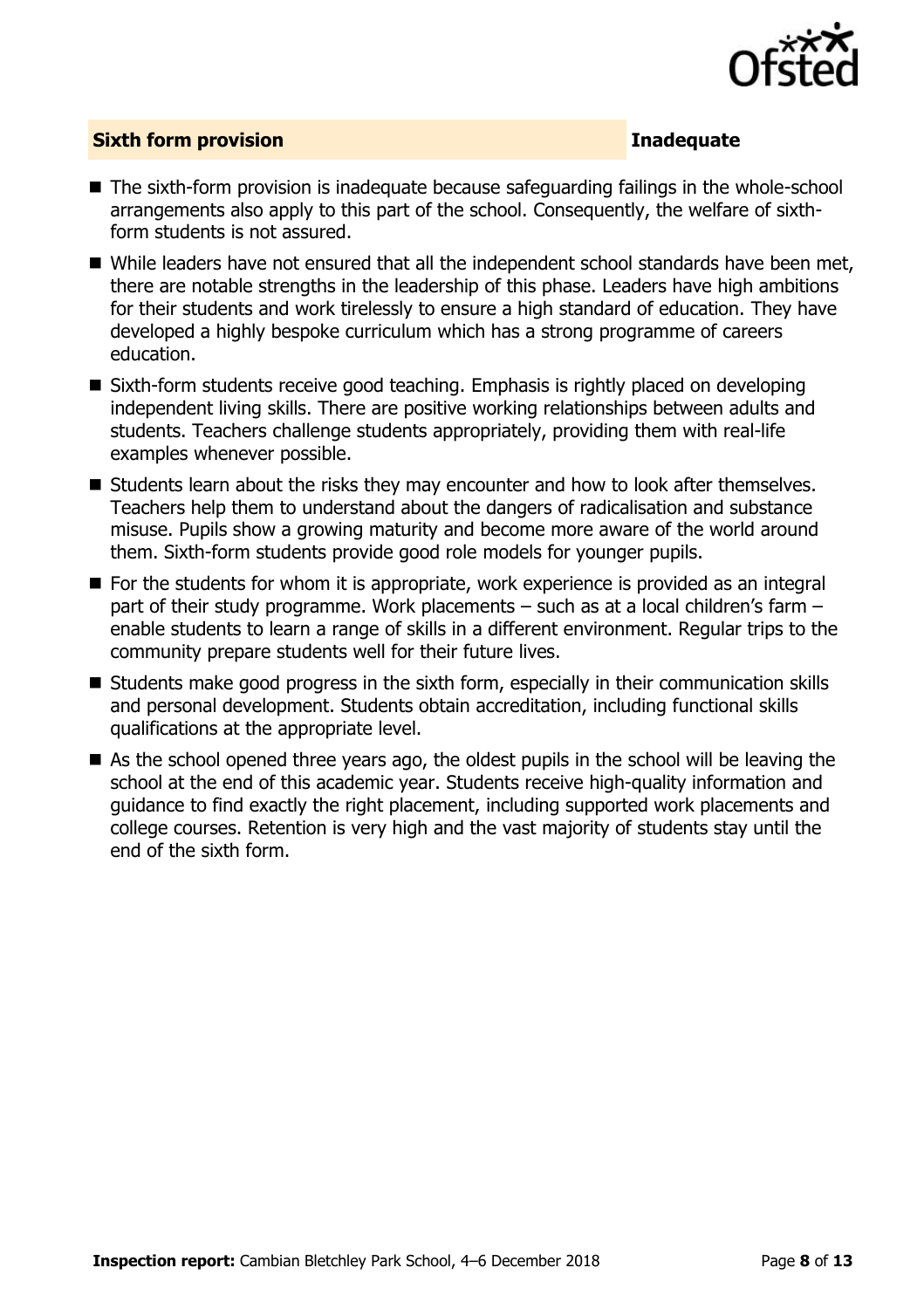

# **School details**

| Unique reference number  | 142322   |
|--------------------------|----------|
| DfE registration number  | 826/6015 |
| <b>Inspection number</b> | 10055031 |

This inspection was carried out under section 109(1) and (2) of the Education and Skills Act 2008, the purpose of which is to advise the Secretary of State for Education about the school's suitability for continued registration as an independent school.

| Type of school                         | Other independent special school |
|----------------------------------------|----------------------------------|
| School category                        | Independent school               |
| Age range of pupils                    | 7 to 19                          |
| Gender of pupils                       | Mixed                            |
| Gender of pupils in the sixth form     | Mixed                            |
| Number of pupils on the school roll    | 31                               |
| Of which, number on roll in sixth form | 6                                |
| Number of part-time pupils             | $\mathbf{1}$                     |
| Proprietor                             | Cambian Group                    |
| Chair                                  | <b>Anne Marie Carrie</b>         |
| <b>Headteacher</b>                     | Laura Sharman                    |
| Annual fees (day pupils)               | £66,963                          |
| Telephone number                       | 01908 048 380                    |
| Website                                | www.cambiangroup.com             |
| <b>Email address</b>                   | bletchleyschool@cambiangroup.com |
| Date of previous inspection            | 11-13 October 2016               |

#### **Information about this school**

- Cambian Bletchley Park School opened in 2015 in purpose-built premises. It has places for up to 60 pupils.
- All pupils have education, health and care plans funded by local authorities. Almost all pupils have been diagnosed with conditions associated with autism. Many have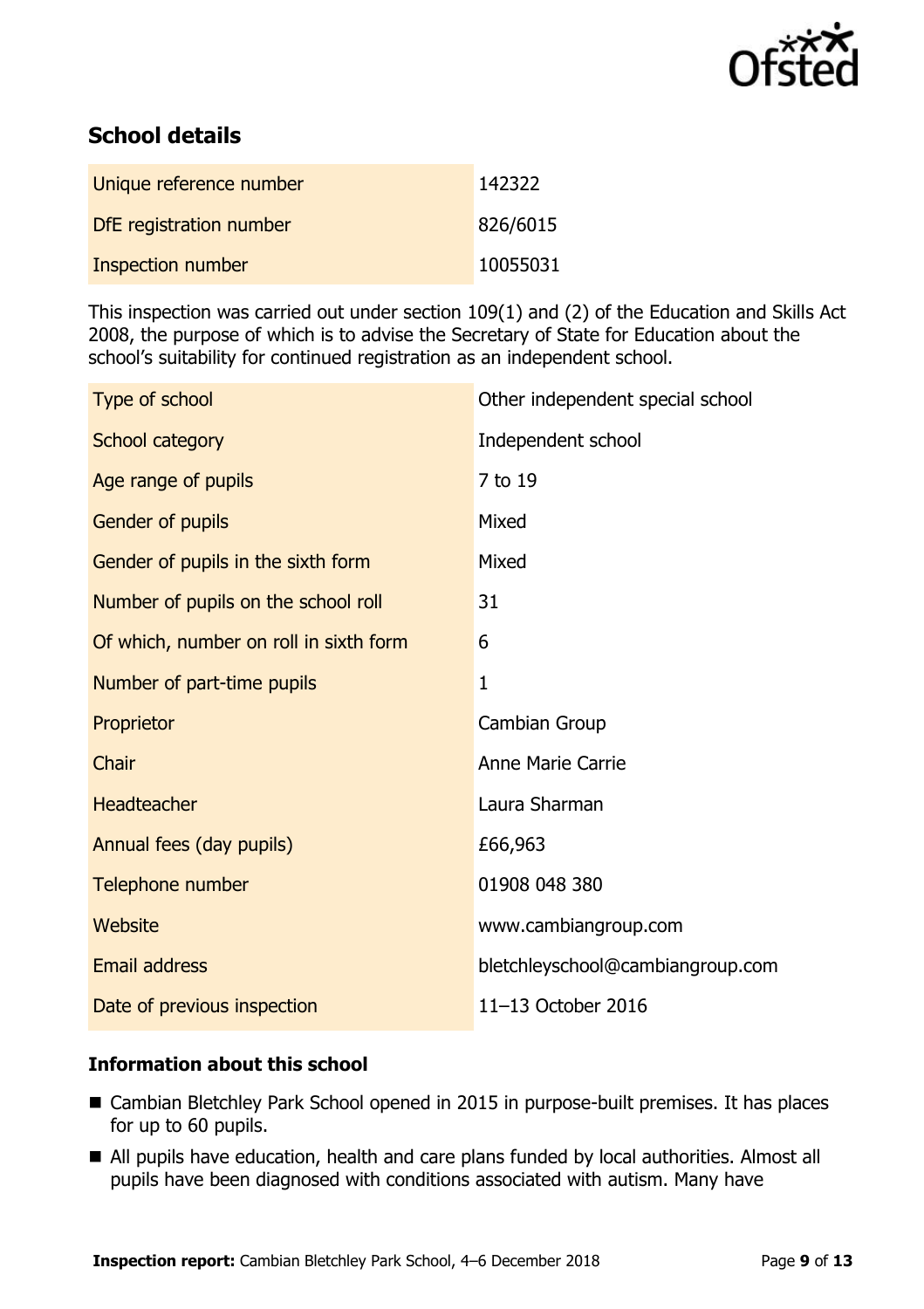

communication difficulties and challenging behaviour which require a high level of staff support.

- The school does not use any alternative provision.
- The school is part of Cambian Group, which owns more than 40 schools and colleges nationwide. There is no governing body, and leaders are held to account by a director of education. A recently appointed regional education lead provides additional support and challenge.
- Until October 2018, the school was led by an executive headteacher. Since then, the former head of school has been appointed as headteacher.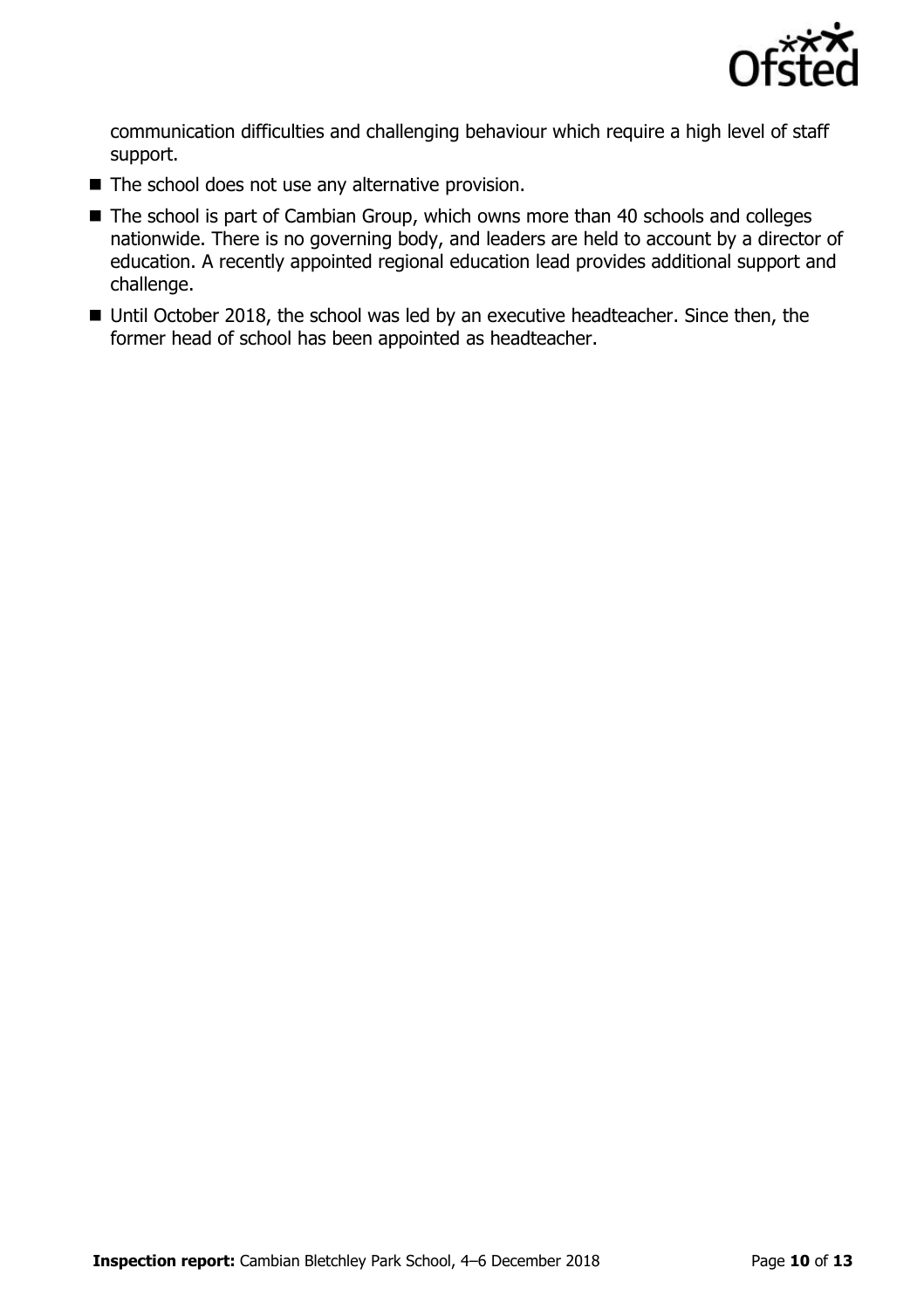

# **Information about this inspection**

- This full standard inspection took place with no notice. It was commissioned by the Department for Education because of concerns about the school's safeguarding arrangements.
- Meetings were held with the headteacher, lead teachers and a selection of staff. Inspectors also considered 22 responses from staff to the online questionnaire.
- Inspectors met with Cambian Group's area lead of education, and the lead inspector held a telephone conversation with the director of education.
- Inspectors considered one response to the online questionnaire provided for parents. An inspector held telephone conversations with several parents and met one other parent.
- Inspectors observed teaching and learning across the school. All lessons were visited jointly with lead teachers. Inspectors visited lunchtime clubs and observed the lunch break.
- A scrutiny of pupils' work was carried out by inspectors. They also viewed case studies across year groups. Inspectors also spoke to a number of pupils.
- Inspectors looked at a number of documents, including school policies, school improvement plans, information relating to the behaviour of pupils, safeguarding records and minutes from meetings.

#### **Inspection team**

Sue Child, lead inspector **Childens** Ofsted Inspector

**Janis Warren Communist Communist Communist Communist Communist Communist Communist Communist Communist Communist Communist Communist Communist Communist Communist Communist Communist Communist Communist Communist Communis**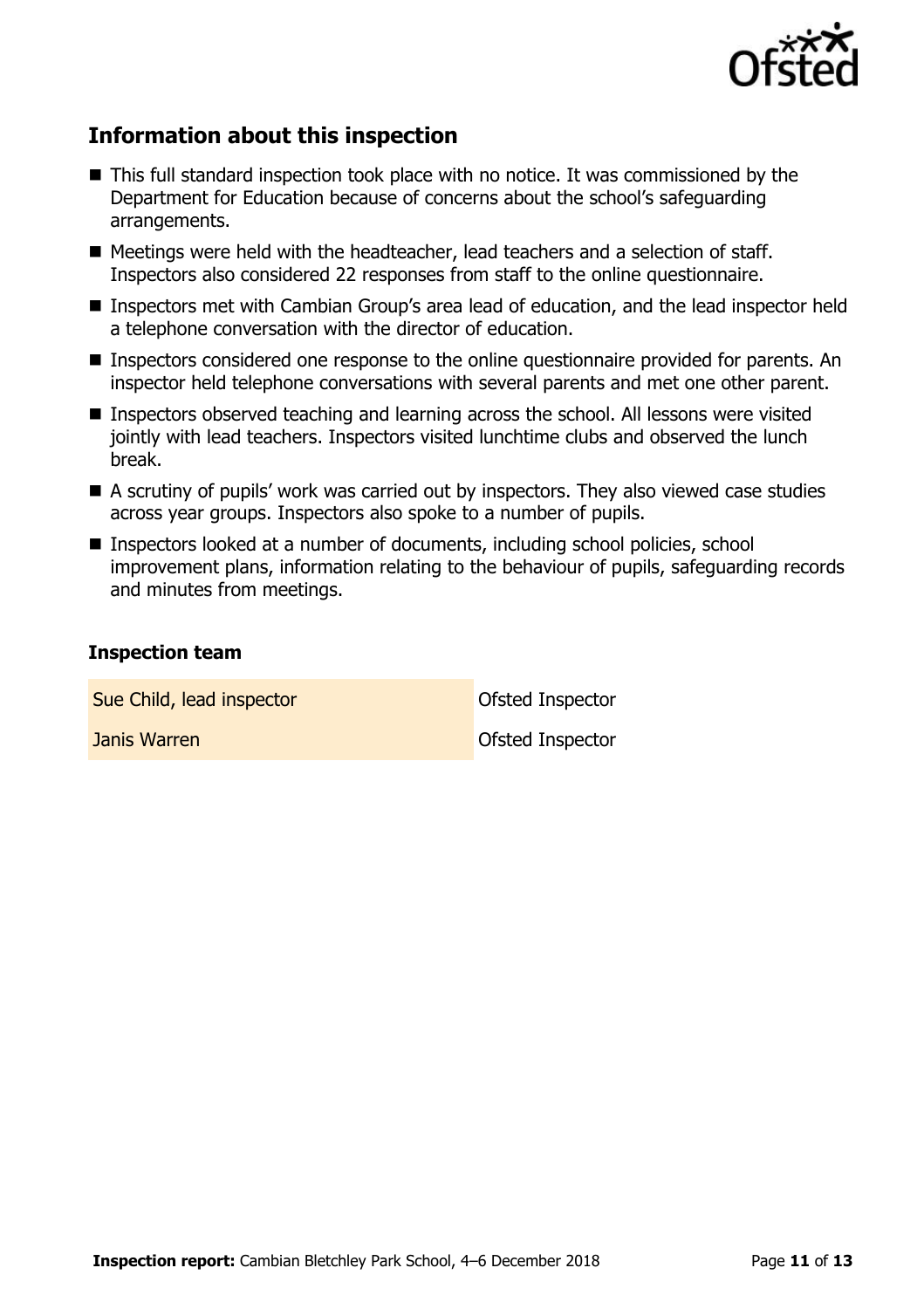

## **Annex. Compliance with regulatory requirements**

#### **The school must meet the following independent school standards**

#### **Part 3. Welfare, health and safety of pupils**

- 7 The standard in this paragraph is met if the proprietor ensures that-
- 7(a) arrangements are made to safeguard and promote the welfare of pupils at the school; and
- 7(b) such arrangements have regard to any guidance issued by the Secretary of State.

### **Part 4. Suitability of staff, supply staff and proprietors**

- $\blacksquare$  18(2) The standard in this paragraph is met if-
- 18(2)(b) no such person carries out work, or intends to carry out work, at the school in contravention of a prohibition order, an interim prohibition order, or any direction made under section 128 of the 2008 Act or section 142 of the 2002 Act, or any disqualification, prohibition or restriction which takes effect as if contained in either such direction.
- 21(3) The information referred to in this sub-paragraph is-
- 21(3)(a) in relation to each member of staff ('S') appointed on or after 1 May 2007, whether–
- 21(3)(a)(iii) a check was made to establish whether S is subject to any direction made under section 128 of the 2008 Act or section 142 of the 2002 Act or any disqualification, prohibition or restriction which takes effect as if contained in such a direction;
- 21(3)(b) in relation to each member of staff ('S'), whether a check was made to establish whether S is subject to a prohibition order or an interim prohibition order, including the date on which such check was completed.

### **Part 8. Quality of leadership in and management of schools**

- $\blacksquare$  34(1) The standard about the quality of leadership and management is met if the proprietor ensures that persons with leadership and management responsibilities at the school-
- 34(1)(a) demonstrate good skills and knowledge appropriate to their role so that the independent school standards are met consistently;
- 34(1)(b) fulfil their responsibilities effectively so that the independent school standards are met consistently; and
- $-$  34(1)(c) actively promote the well-being of pupils.